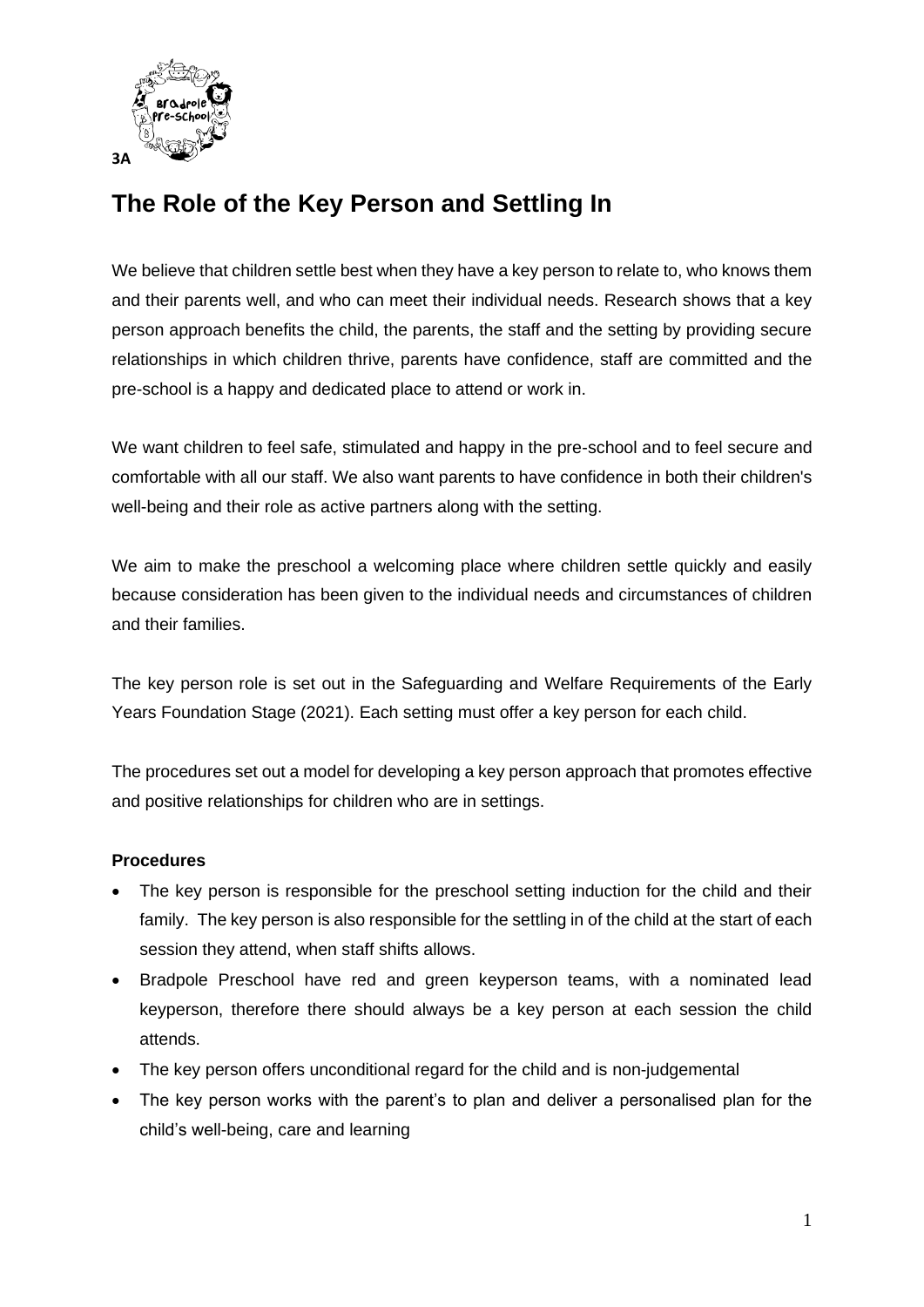

- The key person acts as the key contact for the parents and has links with other carers involved with the child, such as a childminder, and co-ordinates the sharing of appropriate information about the child's development with those carers
- A key person is responsible for developmental records and for sharing information on a regular basis with the child's parents to keep those records up-to-date, reflecting the full picture of the child in pre-school and at home
- The key person encourages positive relationships between children in her/his key group, spending time with them as a group each day
- We promote the role of the key person as the child's primary carer in the pre-school, and as the basis for establishing relationships with other staff and children

## **Transitions from Home to Preschool – Settling In**

- Before a child starts to attend the preschool, we use a variety of ways to provide his/her parents with information. These include written information (including our prospectus and policies), displays about activities available within the pre-school, information days and evenings and individual meetings with parents
- We ask parents to complete our 'All About Me' booklet which asks for information regarding family background, current interests, social, emotional development, communication and language development and physical development
- During the half-term before a child is enrolled, we provide opportunities for the child and his/her parents to visit the pre-school
- We allocate 3 key persons to each child and his/her family before she/he starts to attend; the key person welcomes and looks after the child and his/her parents at the child's first session and during the settling-in process when staff shifts and the child's sessions allow
- We use pre-start visits, 'stay and play sessions', to explain and complete, with parents, the child's admission forms. At this visit we also offer parent's the opportunity for a home visit from their child's key person
- We provide parents with information about the settling in process and the various strategies that we may use and jointly decide on the best way to help the child to settle into the pre-school
- Parents/carers are encouraged to stay with their child when they start to aid the transition from home to setting. When parents leave, we ask them to say goodbye to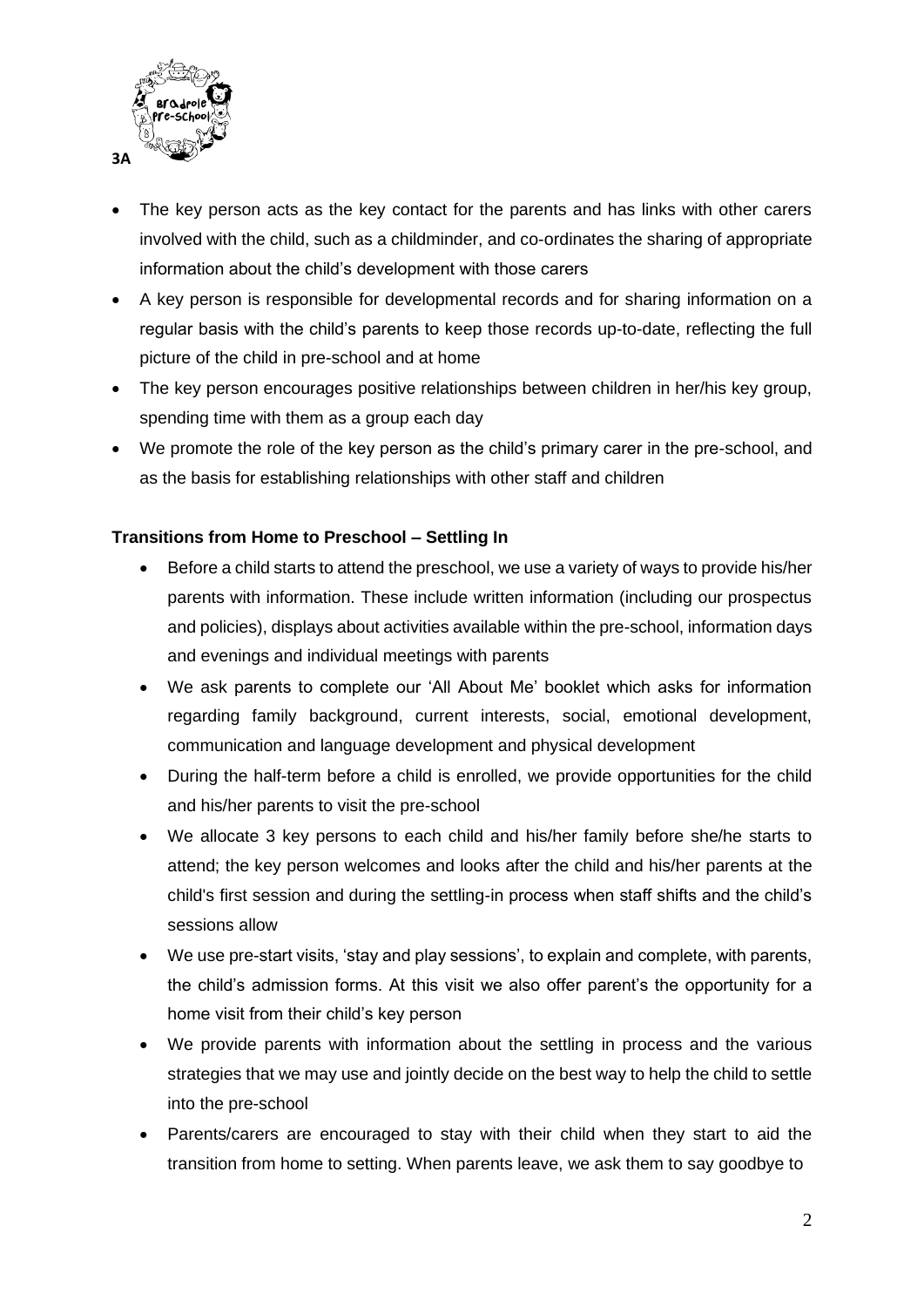

their child and explain that they will be coming back. We encourage parents to start with a short period of separation when the child shows anxiety, gradually increasing the period of time as and when the child is able to cope

- We provide new parents with a welcome pack when the children come for their 'stay and play' visit before their child starts. In the pack we include:
- 'a healthy lunchbox' information leaflet
- Information leaflet about the Early Years Foundation Stage
- A settling in information sheet
- Information about their child's key person
- A guide about home visits
- A small teddy in the colour of the child's keyperson group. We explain how this can be used when the child starts pre-school as a transition tool/comfort object.
- A photo book of the pre-school.
- Younger children may take longer to settle in, as will children who have not previously spent time away from home. Children who have had a period of absence may also need their parent to be on hand to re-settle them
- We judge a child to be settled when they have formed a relationship with their key person; for example, the child looks for the key person when he/she arrives, goes to them for comfort, and seems pleased to be with them. The child is also judged to be settled when they are familiar with where things, are pleased to see other children and participate in activities
- We do not believe that leaving a child to cry will help them to settle any quicker. We believe that a child's distress will prevent them from learning and gaining the best from the pre-school
- We reserve the right not to accept a child into the pre-school without a parent or carer if the child finds it distressing to be left. This is especially the case with very young children
- After the child's first four to six weeks, we discuss and work with the child's parents to complete a settling in assessment to identify the child's next steps and work with the parents on how we are going to support these